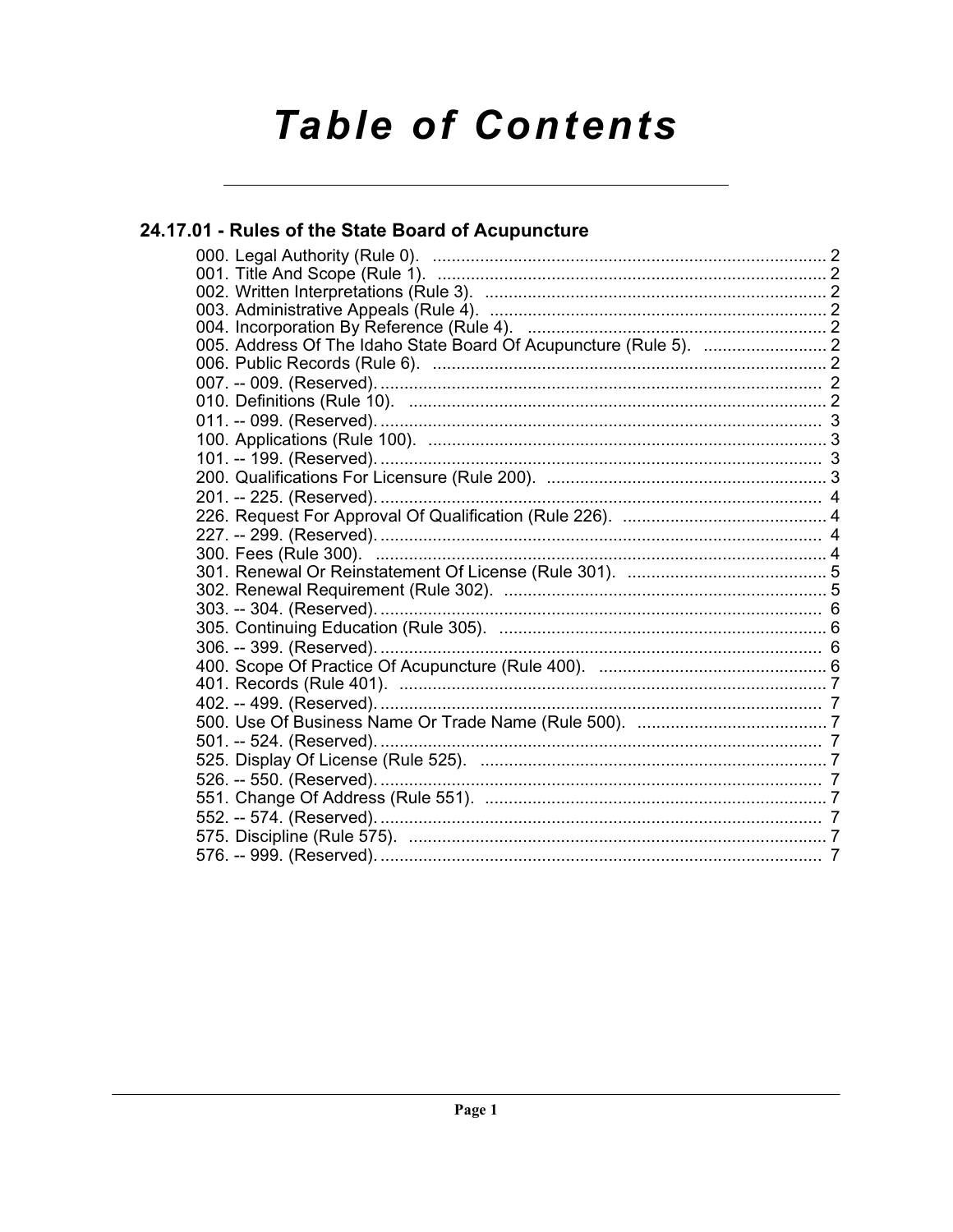#### **IDAPA 24 TITLE 17 CHAPTER 01**

#### **24.17.01 - RULES OF THE STATE BOARD OF ACUPUNCTURE**

#### <span id="page-1-1"></span><span id="page-1-0"></span>**000. LEGAL AUTHORITY (RULE 0).**

These rules are hereby prescribed and established pursuant to the authority vested in the State Board of Acupuncture by the provisions of Section 54-4705, Idaho Code. (3-10-00)

#### <span id="page-1-2"></span>**001. TITLE AND SCOPE (RULE 1).**

**01. Title**. These rules shall be cited as IDAPA 24.17.01, "Rules of the State Board of Acupuncture."  $(3-10-00)$ 

**02.** Scope. These rules review and establish the minimum requirements for licensure/certification of turists. (3-10-00) acupuncturists.

#### <span id="page-1-3"></span>**002. WRITTEN INTERPRETATIONS (RULE 3).**

The Board may, from time to time, issue written statements pertaining to the interpretation of the rules of this chapter. Such interpretations, if any, shall be available for public inspection and copying, at cost, in the main office of the Bureau of Occupational Licenses. (3-10-00) Bureau of Occupational Licenses.

#### <span id="page-1-4"></span>**003. ADMINISTRATIVE APPEALS (RULE 4).**

Administrative Appeals shall be governed by the Administrative Procedure Act, Title 67, Chapter 52, Idaho Code.  $(3-10-00)$ 

#### <span id="page-1-5"></span>**004. INCORPORATION BY REFERENCE (RULE 4).**

These rules do not incorporate by reference any document other than those sections of Idaho Code so referenced.  $(5-3-03)$ 

#### <span id="page-1-6"></span>**005. ADDRESS OF THE IDAHO STATE BOARD OF ACUPUNCTURE (RULE 5).**

[The office of the Board of Acupuncture is located within the Bureau of Occupational Licenses, Owyhee Plaza, 1109](mailto:acu@ibol.idaho.gov) Main St., Suite 220, Boise, ID 83702. The phone number of the Board is (208) 334-3233. The Board's FAX number is (208) 334-3945. The Board's e-mail address is acu@ibol.idaho.gov. The Board's official web site is at [www.ibol.idaho.gov/acu.htm. \(3-21-07\)](HTTP://www.ibol.idaho.gov/acu.htm)

#### <span id="page-1-7"></span>**006. PUBLIC RECORDS (RULE 6).**

The records associated with the Board of Acupuncture are subject to the provisions of the Idaho Public Records Act,<br>Title 9, Chapter 3, Idaho Code. (5-3-03) Title 9, Chapter 3, Idaho Code.

<span id="page-1-8"></span>**007. -- 009. (RESERVED).**

#### <span id="page-1-9"></span>**010. DEFINITIONS (RULE 10).**

<span id="page-1-13"></span><span id="page-1-11"></span><span id="page-1-10"></span>**01. Board**. The State Board of Acupuncture as prescribed in Section 54-4704, Idaho Code. (3-10-00)

**02. Technician Certificate**. The category of license granted to a qualified applicant who meets the ents pursuant to Section 54-4708, Idaho Code. (3-30-01) requirements pursuant to Section 54-4708, Idaho Code.

**03.** Certification. The category of license granted to a qualified applicant who meets the requirements to Section 54-4707. Idaho Code. pursuant to Section 54-4707, Idaho Code.

**04. License**. Any license, certification or technician certificate issued to a qualified applicant pursuant to IDAPA 24.17.01, "Rules of the State Board of Acupuncture," promulgated by the Board, permitting said applicant<br>to practice acupuncture in the state of Idaho to practice acupuncture in the state of Idaho.

<span id="page-1-12"></span>**05. Practitioner**. A person to whom a license, certification or technician certificate has been issued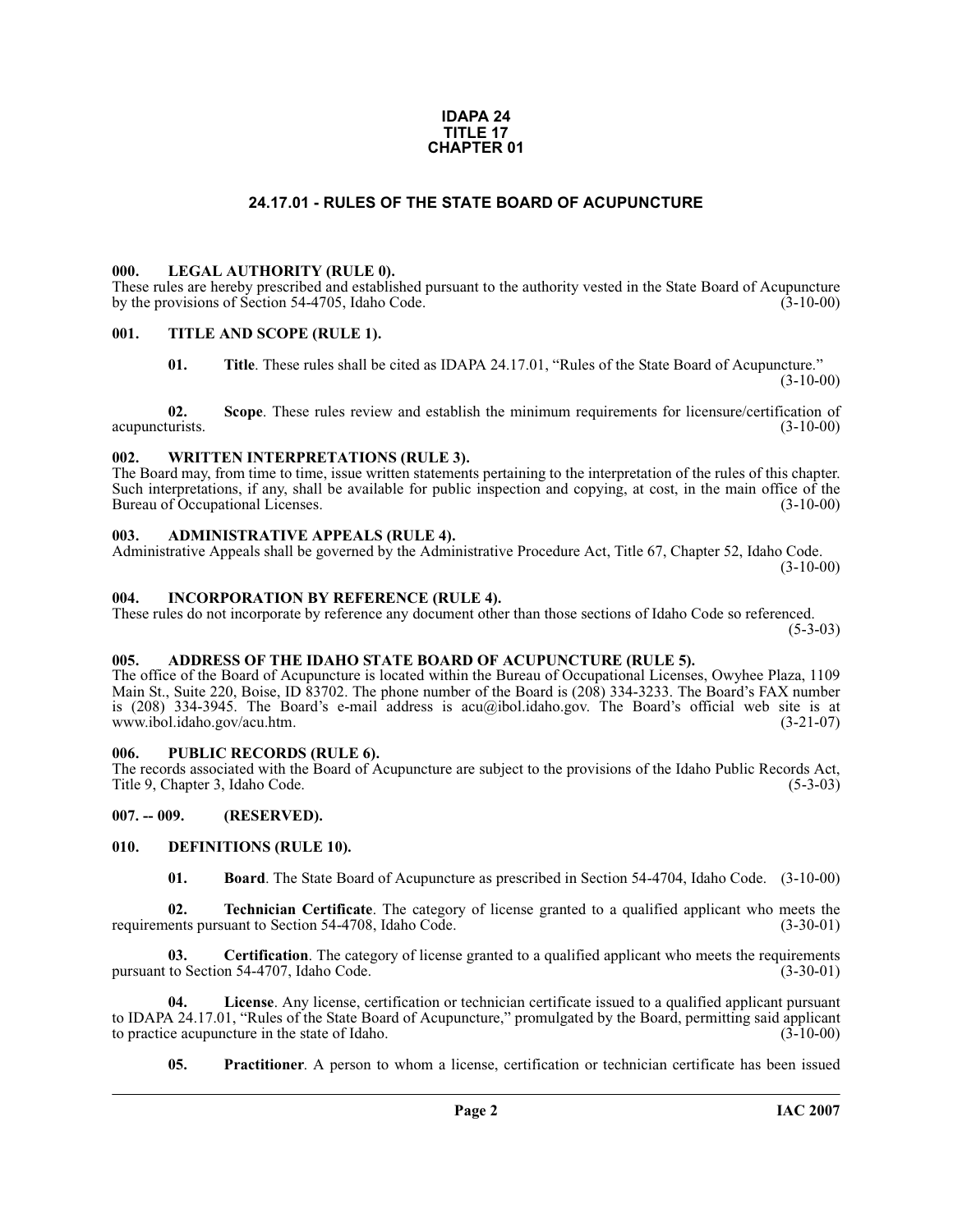pursuant to Title 54, Chapter 47, Idaho Code. (3-30-01)

<span id="page-2-7"></span>**06.** Licensure/Licensed. The category of license granted to a qualified applicant who meets the ents pursuant to Section 54-4706. Idaho Code. (3-30-01) requirements pursuant to Section 54-4706, Idaho Code.

**07. Approved Acupuncture Program**. A formal full-time acupuncture educational program that has met the standards of the Accreditation Commission for Acupuncture and Oriental Medicine or an equivalent educational body. An acupuncture program may be established as having satisfied this requirement by obtaining:

 $(3-30-01)$ 

<span id="page-2-5"></span>

| Accreditation; or<br><b>a.</b> | $(3-30-01)$ |
|--------------------------------|-------------|
|--------------------------------|-------------|

<span id="page-2-6"></span>**b.** Candidacy for accreditation; or (3-30-01)

**c.** An equivalent evaluation performed by a private, state government, or foreign government agency recognized for that purpose by the NCCAOM (National Certification Commission for Acupuncture and Oriental Medicine) Eligibility Committee. (3-30-01) Medicine) Eligibility Committee.

**08. Didactic Course Work**. Educational instruction in acupuncture that is physically obtained in a classroom or laboratory setting, and when such instruction is obtained from, and in the presence of, a person credentialed as a qualified educator of acupuncture. credentialed as a qualified educator of acupuncture.

**09.** Clinical Practice. Practical experience in acupuncture that is physically obtained in a health care note the minimum requirements for licensure or certification. (3-30-01) facility in order to meet the minimum requirements for licensure or certification.

**10.** Bureau. The Bureau of Occupational Licenses as prescribed in Sections 54-4705 and 67-2602, Idaho Code. (5-3-03) Idaho Code. (5-3-03)

<span id="page-2-0"></span>**011. -- 099. (RESERVED).**

#### <span id="page-2-4"></span><span id="page-2-1"></span>**100. APPLICATIONS (RULE 100).**

Applications for licensure, certification and technician certificate shall be on forms approved by the Board. (5-3-03)

#### <span id="page-2-2"></span>**101. -- 199. (RESERVED).**

#### <span id="page-2-8"></span><span id="page-2-3"></span>**200. QUALIFICATIONS FOR LICENSURE (RULE 200).**

**01. Requirements for Licensure**. Applicants for licensure shall submit a complete application, required fee, and official certified documentation of either: (3-30-01)

<span id="page-2-9"></span>**a.** Certification from NCCAOM; or (5-3-03)

**b.** Graduation from an approved formal full-time acupuncture program of at least one thousand seven hundred twenty-five (1,725) hours of entry-level acupuncture education which includes a minimum of one thousand (1000) hours of didactic course work and five hundred (500) clinical hours practice; and (3-30-01)  $(1000)$  hours of didactic course work and five hundred  $(500)$  clinical hours practice; and

**c.** Successful completion of an acupuncture internship, or other equivalent experience as approved by the Board; and  $(3-30-01)$ 

**d.** Receipt of a passing grade on an NCCAOM Acupuncture certification examination; or (3-30-01)

**e.** Other demonstration of proficiency as uniformly required by the Board for other similarly qualified ts for licensure; and (3-30-01) applicants for licensure; and

**f.** Successful completion of a Blood Borne Pathogen course and comprehensive examination that ates clean needle techniques and OSHA procedures and requirements. (3-30-01) incorporates clean needle techniques and OSHA procedures and requirements.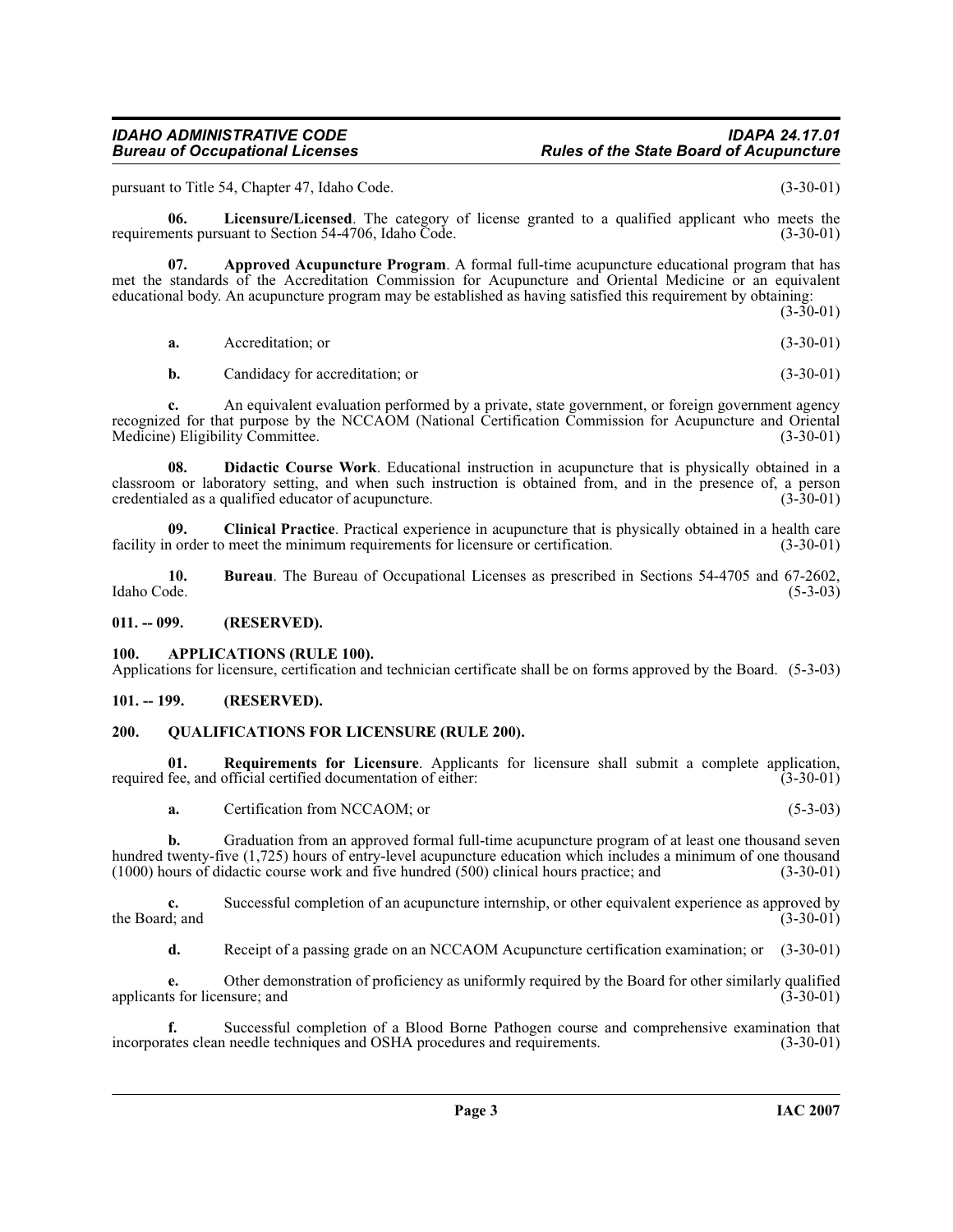<span id="page-3-8"></span>**02.** Requirements for Certification. Applicants for certification shall submit a complete application, fee and official certified documentation of either: (3-30-01) required fee and official certified documentation of either:

**a.** Successful completion of the requirements for full membership of the American Academy of Acupuncture or fellowship of the International Academy of Medical Acupuncture, Inc.; or (3-30-01) Medical Acupuncture or fellowship of the International Academy of Medical Acupuncture, Inc.; or

**b.** Successful completion of a minimum of one hundred (100) hours of didactic course work, two hundred (200) hours of practice as a certified technician over a one (1) year period, twenty-five (25) case studies; and (3-30-01)

**c.** Receipt of a passing grade on a board approved examination that measures minimum competency;<br>(3-30-01) or  $(3-30-01)$ 

**d.** Other demonstration of proficiency as uniformly required by the Board for other similarly qualified applicants for certification; and  $(3-10-00)$ 

**e.** Successful completion of a Blood Borne Pathogen course and comprehensive examination that ates clean needle techniques and OSHA procedures and requirements. (3-30-01) incorporates clean needle techniques and OSHA procedures and requirements.

<span id="page-3-7"></span>**03. Requirements for Acupuncture Technician Certificate**. Applicants for Acupuncture technician Certificate shall submit a complete application, required fee, and official certified documentation of either: (3-30-01)

**a.** Successful completion of the requirements for clinical technician certificate from the International  $\gamma$  of Medical Acupuncture, Inc.; or Academy of Medical Acupuncture, Inc.; or

**b.** Successful completion of a minimum of one hundred (100) hours of didactic course work within cademic year; and (3-30-01) one  $(1)$  academic year; and

**c.** Successful completion of a Blood Borne Pathogen course and comprehensive examination that ates clean needle techniques and OSHA procedures and requirements; and (3-30-01) incorporates clean needle techniques and OSHA procedures and requirements; and

**d.** Receipt of a passing grade on a board approved examination leading to an Acupuncture Technician Certificate, or other demonstration of proficiency as may be uniformly required for other similarly qualified applicants as approved by the Board. (3-30-01) applicants as approved by the Board.

#### <span id="page-3-0"></span>**201. -- 225. (RESERVED).**

#### <span id="page-3-6"></span><span id="page-3-1"></span>**226. REQUEST FOR APPROVAL OF QUALIFICATION (RULE 226).**

<span id="page-3-4"></span>**01. Course Review**. A person or entity may request approval of a course of study in acupuncture that will be offered to qualify applicants for a credential to practice acupuncture. The request shall include a complete description of the required hours, scope and extent of academic and other training and clinical experience offered through the course along with appropriate supporting documentation and course materials. The request shall also designate whether approval is sought for compliance with standards for licensure, certification or technician certificate. (3-10-00) certificate. (3-10-00)

**02. Individual Qualification**. An applicant may request approval of his individual qualification for licensure or certification in acupuncture. The request shall include a complete description of the number of hours, scope and extent of academic and other training and clinical experience the individual has received along with available supporting documentation. The request shall also designate whether qualification is sought for licensure, certification or technician certificate. A demonstration of proficiency or examination may be required as a part of the determination of the individual's qualification. (3-10-00)

#### <span id="page-3-2"></span>**227. -- 299. (RESERVED).**

#### <span id="page-3-5"></span><span id="page-3-3"></span>**300. FEES (RULE 300).**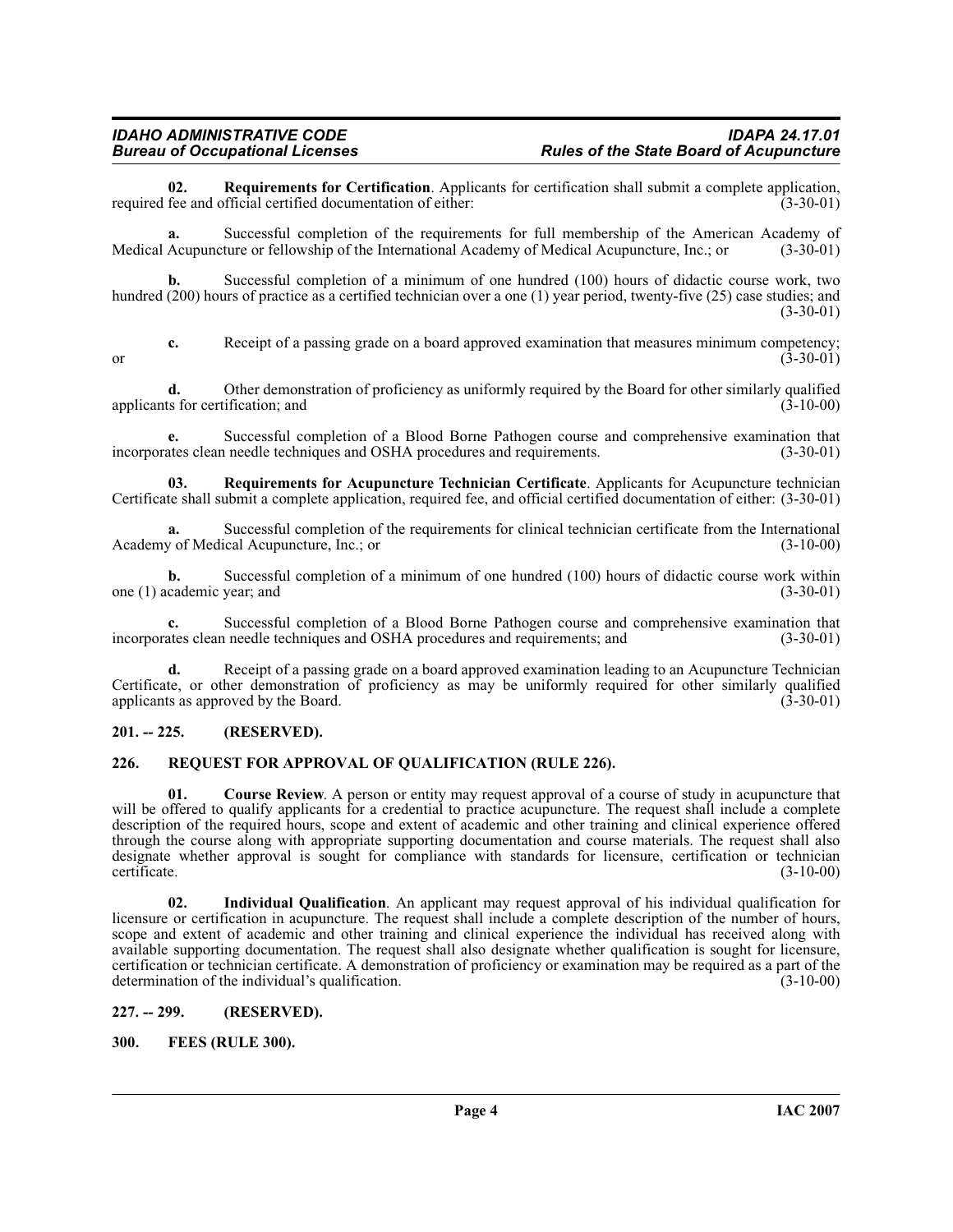<span id="page-4-9"></span><span id="page-4-4"></span><span id="page-4-3"></span>

| $(\$200).$ | 01. | Application Fee. Application fee for any original license or certification – two hundred dollars<br>$(3-21-07)$ |             |  |
|------------|-----|-----------------------------------------------------------------------------------------------------------------|-------------|--|
|            | 02. | <b>Original License Fee.</b>                                                                                    | $(3-30-01)$ |  |
|            | a.  | Original license fee - two hundred dollars (\$200).                                                             | $(3-21-07)$ |  |
|            | b.  | Original fee for Certification - two hundred dollars (\$200).                                                   | $(3-21-07)$ |  |
|            | c.  | Original fee for Technician Certification - one hundred fifty dollars (\$150).                                  | $(3-30-01)$ |  |
|            | 03. | <b>Annual Renewal Fee.</b>                                                                                      | $(3-10-00)$ |  |
|            | a.  | Annual renewal fee for Licensure – two hundred dollars $(\$200)$ .                                              | $(3-21-07)$ |  |
|            | b.  | Annual renewal fee for Certification – two hundred dollars $(\$200)$ .                                          | $(3-21-07)$ |  |
|            | c.  | Annual renewal fee for Technician Certification – one hundred fifty dollars (\$150).                            | $(3-10-00)$ |  |
|            | 04. | <b>Inactive License.</b> Inactive license or certification fee $-$ fifty dollars (\$50).                        | $(3-30-01)$ |  |
|            | 05. | <b>Non-refundable.</b> All fees are non-refundable.                                                             | $(3-10-00)$ |  |

<span id="page-4-8"></span><span id="page-4-6"></span>**06. Yearly Fees**. With the exception of Subsection 300.01 and 300.02 all fees provided under these rules are yearly fees.  $(3-10-00)$ 

#### <span id="page-4-11"></span><span id="page-4-0"></span>**301. RENEWAL OR REINSTATEMENT OF LICENSE (RULE 301).**

**01. Expiration Date**. All Acupuncture licenses and certificates expire and must be renewed annually on forms approved by the Board in accordance with Section 67-2614, Idaho Code.. Licenses and certificates not so renewed will be cancelled in accordance with Section 67-2614, Idaho Code. (5-3-03) renewed will be cancelled in accordance with Section 67-2614, Idaho Code.

<span id="page-4-10"></span>**Reinstatement**. Any license or certificate cancelled for failure to renew may be reinstated in accordance with Section 67-2614, Idaho Code, with the exception that the reinstatement fee shall be two hundred fifty dollars (\$250) and the applicant shall submit proof of having met the required continuing education for each year the license or certificate was cancelled.

#### <span id="page-4-1"></span>**302. RENEWAL REQUIREMENT (RULE 302).**

<span id="page-4-12"></span><span id="page-4-2"></span>

| 01. | Active Status. Each renewal application must be accompanied by: | $(3-10-00)$ |
|-----|-----------------------------------------------------------------|-------------|
| а.  | The established fee; and                                        | $(3-10-00)$ |

**b.** Beginning July 1, 2004, certification of having attended and completed a minimum of fifteen (15) hours of acupuncture study or oriental medical theory and techniques within the previous twelve (12) months, as approved by the Idaho Board of Acupuncture. (3-20-04) approved by the Idaho Board of Acupuncture.

**c.** Compliance with the continuing education (CE) requirements for licensees shall be reported annually. A CE course taken in any renewal year, but not claimed for CE credit in that year, may be utilized for credit in the following renewal year.

<span id="page-4-7"></span>**Inactive Status**. A currently licensed or certified practitioner may request in writing to have their license placed on inactive status and pay the inactive status fee. Such request must be made prior to the expiration date of the license, otherwise the license shall be deemed cancelled for failure to renew. (5-3-03) date of the license, otherwise the license shall be deemed cancelled for failure to renew.

<span id="page-4-5"></span>**03. Definition of Inactive Status**. "Inactive" status means an Idaho Acupuncture license that may be made active by paying the renewal fee. Until payment of said fee, such individual may not practice acupuncture in the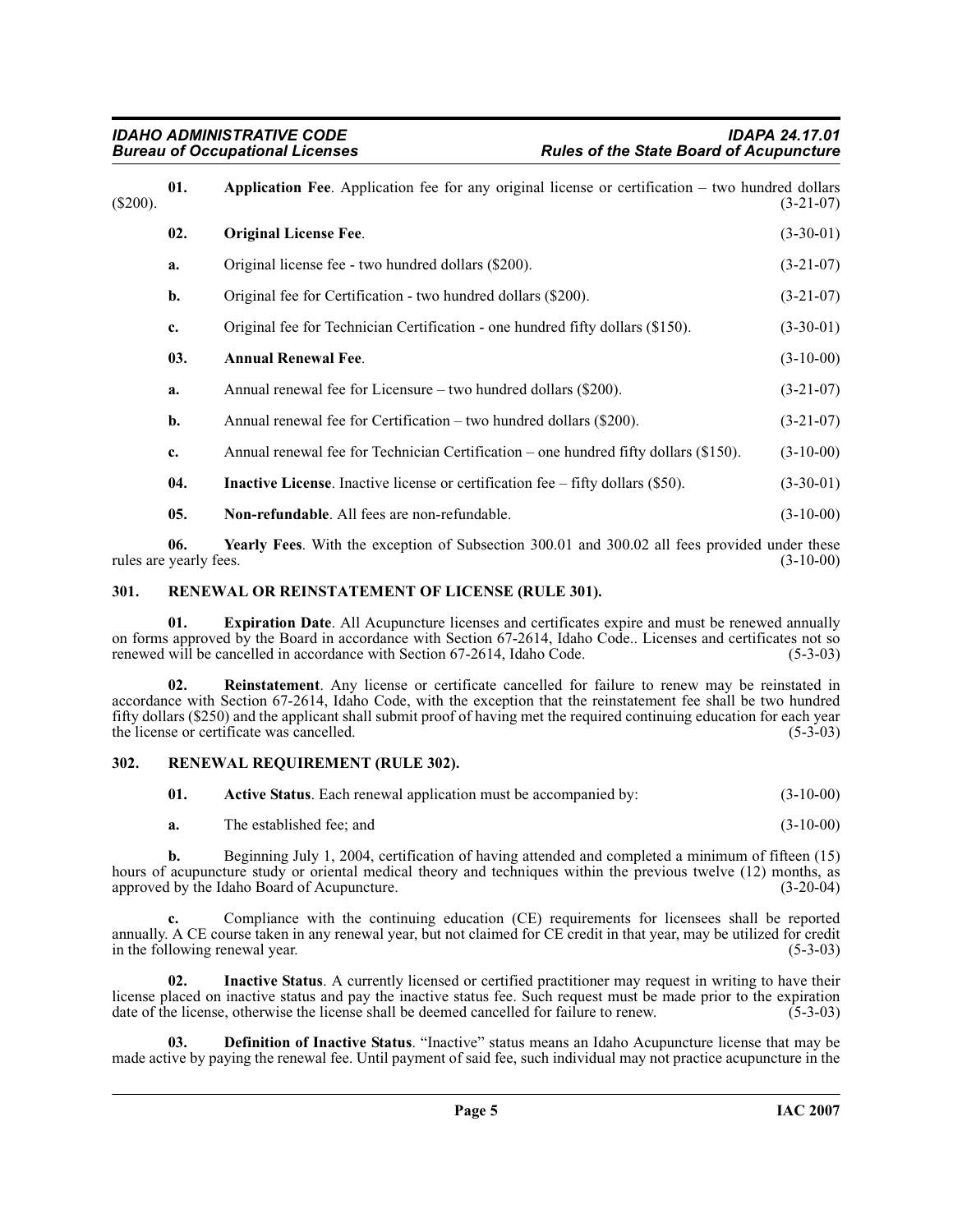<span id="page-5-10"></span>**04. Waiving Continuing Education Requirements**. All continuing education requirements will be waived for any year or portion thereof that a licensee maintains an inactive license and is not actively practicing in Idaho. Inactive license renewal notices and licenses will be marked "Inactive." A licensee desiring active status must show acceptable fulfillment of continuing educational requirements for the current year and submit a fee equivalent to the difference between the inactive and active renewal fee. The continuing educational requirement and the fees<br>will not be prorated for a partial year. (5-3-03) will not be prorated for a partial year.

#### <span id="page-5-0"></span>**303. -- 304. (RESERVED).**

#### <span id="page-5-4"></span><span id="page-5-1"></span>**305. CONTINUING EDUCATION (RULE 305).**

In order to further protect the public health and to facilitate the administration of the Acupuncture Act, the Board has formulated the following rules: (5-3-03) formulated the following rules:

**01. Subject Material**. The subject material of the continuing education requirement shall be germane actice of acupuncture and: (5-3-03) to the practice of acupuncture and;

**a.** Accepted by NCCAOM, offered by accredited schools of acupuncture and oriental medicine, or e approved by the Board. (5-3-03) otherwise approved by the Board.

**b.** "Germane to the practice of acupuncture" shall be consistent with Section 54-4702(1)(4), Idaho (5-3-03)  $\text{Code.}$  (5-3-03)

<span id="page-5-9"></span>**02. Verification of Attendance**. It shall be necessary for each licensee to maintain verification of attendance by securing authorized signatures or other documentation from the course instructors or sponsoring institution substantiating any hours attended by the applicant. This verification shall be maintained by the licensee for no less than seven (7) years and provided to the Board upon the request of the Board or its agent. (5-3-03)

<span id="page-5-5"></span>**03. Distance Learning and Independent Study**. The Board may approve a course of study for continuing education credit that does not include the actual physical attendance of the applicant in a face-to-face setting with the course instructor. Distance Learning or Independent Study courses shall be eligible for continuing education credits if approved by NCCAOM or upon approval of the Board. (4-6-05)

<span id="page-5-6"></span>**04. Requests for Approval**. All requests for approval or pre-approval of educational programs must be made to the Board in writing, and must be accompanied by a statement that includes the name of the instructor or instructors, the date and time and location of the course, the specific agenda for the course, the number of continuing education credit hours requested, and a statement of how the course is believed to be pertinent to the practice of acupuncture. (5-3-03)

<span id="page-5-8"></span>**05. Special Exemption**. The Board shall have authority to make exceptions for reasons of individual hardship, including health (certified by a medical doctor) or other good cause. The licensee must provide any information requested by the Board to assist in substantiating hardship cases. This exemption is granted at the sole discretion of the Board.

#### <span id="page-5-2"></span>**306. -- 399. (RESERVED).**

#### <span id="page-5-7"></span><span id="page-5-3"></span>**400. SCOPE OF PRACTICE OF ACUPUNCTURE (RULE 400).**

The Board recognizes that the practice of acupuncture is widely utilized as a treatment modality and that acupuncture may be appropriately and effectively utilized within various disciplines. The Board also finds that regulation of the scope of practice for practitioners is appropriate to protect the health, safety and welfare of the people of Idaho. Upon being granted a license or certification to practice acupuncture, a practitioner is authorized to provide only acupuncture services and treatments for which that practitioner has been appropriately trained and prepared by Board approved education or practical experience. Information contained within the application or otherwise included in the credential file maintained by the Board for that practitioner shall be prima facie evidence of the practitioner's education and experience. It is the responsibility of the individual practitioner to ensure that the information in his credential file is accurate, complete and supplemented timely. (3-30-01) credential file is accurate, complete and supplemented timely.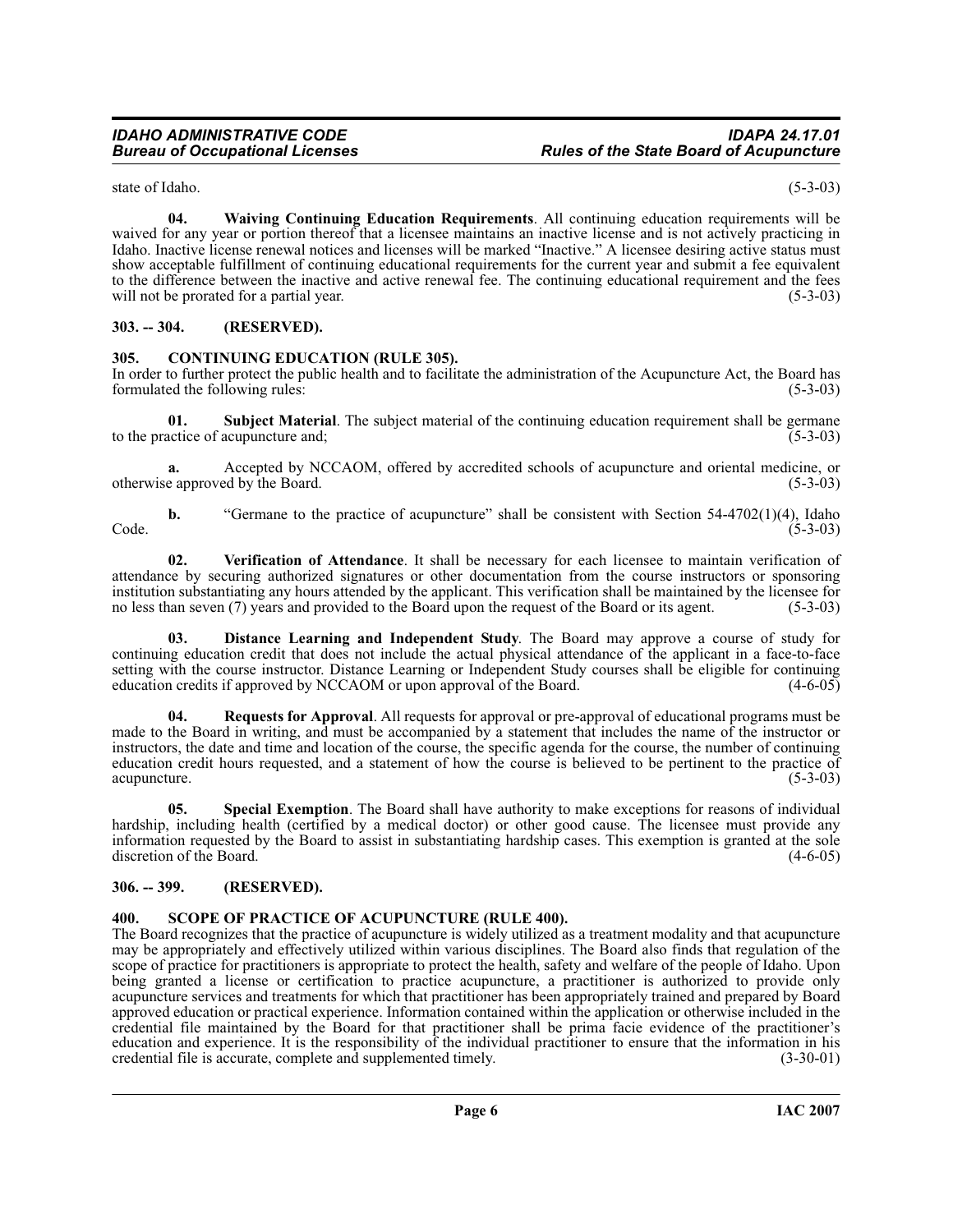#### <span id="page-6-12"></span><span id="page-6-0"></span>**401. RECORDS (RULE 401).**

A practitioner shall keep accurate records of each patient the practitioner treats. The records shall include the name of the patient, the indication and nature of treatment given, and any other relevant data deemed important by the practitioner. Records shall be kept on file for a minimum of five (5) years and shall be open to inspection at any time by the Board or its duly authorized representative and shall be made available to the patient on request. (3-10-00)

#### <span id="page-6-1"></span>**402. -- 499. (RESERVED).**

#### <span id="page-6-13"></span><span id="page-6-2"></span>**500. USE OF BUSINESS NAME OR TRADE NAME (RULE 500).**

A business name or trade name used by a practitioner shall be registered with the Board within thirty (30) business days from commencement of using such name. (3-30-01) days from commencement of using such name.

#### <span id="page-6-3"></span>**501. -- 524. (RESERVED).**

#### <span id="page-6-11"></span><span id="page-6-4"></span>**525. DISPLAY OF LICENSE (RULE 525).**

The license shall be conspicuously displayed in the office of the Practitioner. (3-10-00)

<span id="page-6-5"></span>**526. -- 550. (RESERVED).**

#### <span id="page-6-10"></span><span id="page-6-6"></span>**551. CHANGE OF ADDRESS (RULE 551).**

A practitioner shall notify the Board of any change of address within thirty (30) days of the change. (3-10-00)

#### <span id="page-6-7"></span>**552. -- 574. (RESERVED).**

#### <span id="page-6-8"></span>**575. DISCIPLINE (RULE 575).**

**01. Civil Fine**. The Board may impose a civil fine not to exceed one thousand dollars (\$1,000) upon a licensee for each violation of Section  $54-4711$ , Idaho Code.

**02.** Costs and Fees. The Board may order a licensee to pay the costs and fees incurred by the Board in tigation or prosecution of the licensee for violation of Section 54-4711, Idaho Code.  $(4-6-05)$ the investigation or prosecution of the licensee for violation of Section 54-4711, Idaho Code.

#### <span id="page-6-9"></span>**576. -- 999. (RESERVED).**